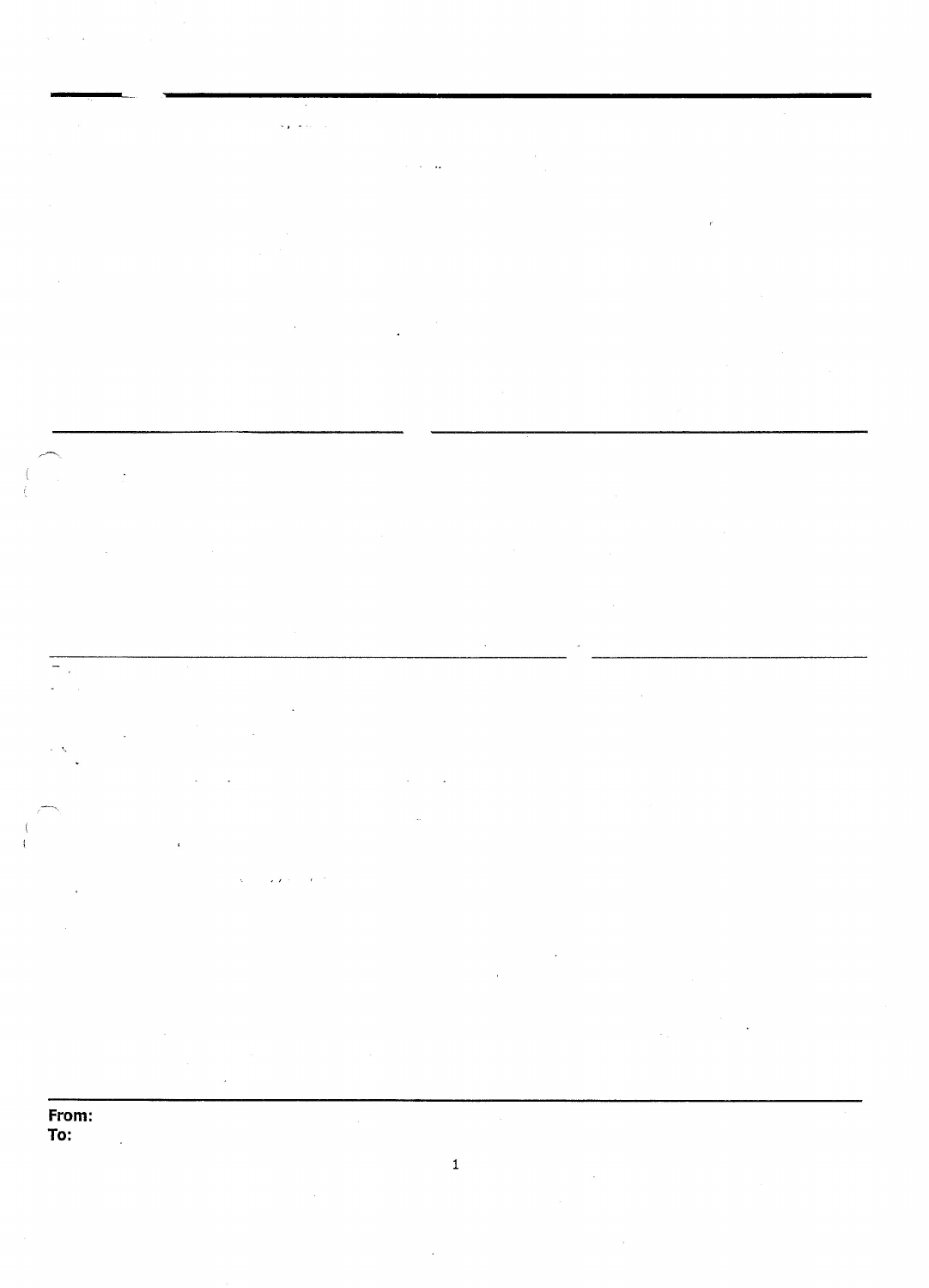## Cc: Sent: Thu May 27 13:27:42 2010 Subject: FW: Article about pirate websites

Hi

Can you handle this? We have generic response lines to media queries related to Donovan's website, but this interview request goes far beyond that. Their deadline is next Thursday.

Best,

From: Sent: woensdag 26 mei 2010 15:32 To: . Subject: Article about pirate websites

H

/-~

...iood to talk to you just now. Here is a description of the article we are writing.

*Pirates of the Intranet*

*New communication vessels are appearing on the communications horizon: unofficial pirate sites created by employees for employees such as [www.browncafe.com](http://www.browncafe.com) for UPSand <http://royaldutchshellplc.comlfor> the oil* giant. And of course every corporation has an unofficial community on Facebook. As these pirate ships gain *readers and influence they can become* a *threat to your legitimate channels, sinking your own intranet and stealing the social media treasure inside your enterprise. This article covers:*

- *What makes pirates set up their own forums and sites on the web*
- *Why some are successful in stealing influence*
- *What you can do to recapture your audiences*

It will also form the basis of a talk I am giving at the I month.

. next

We have interviewed John Donovan and are looking for an interview with Shell on how you counterbalance his site internally with your own blogs and forums. The questions we will ask are:

- Donovan claims to have set up his site when the Tell Shell intranet site started censoring internal postings. Do employees have a legitimate forum on the intranet to discuss issues?
- How do you handle such an aggressive gripe site as http://royaldutchshellplc.com internally? Do you monitor it or ignore it?
- What guidelines do you have in place about employees blogging online or using forums
- What advice would you give other companies that have just discovered they have a pirate intranet about their company?

Many thanks for your help.